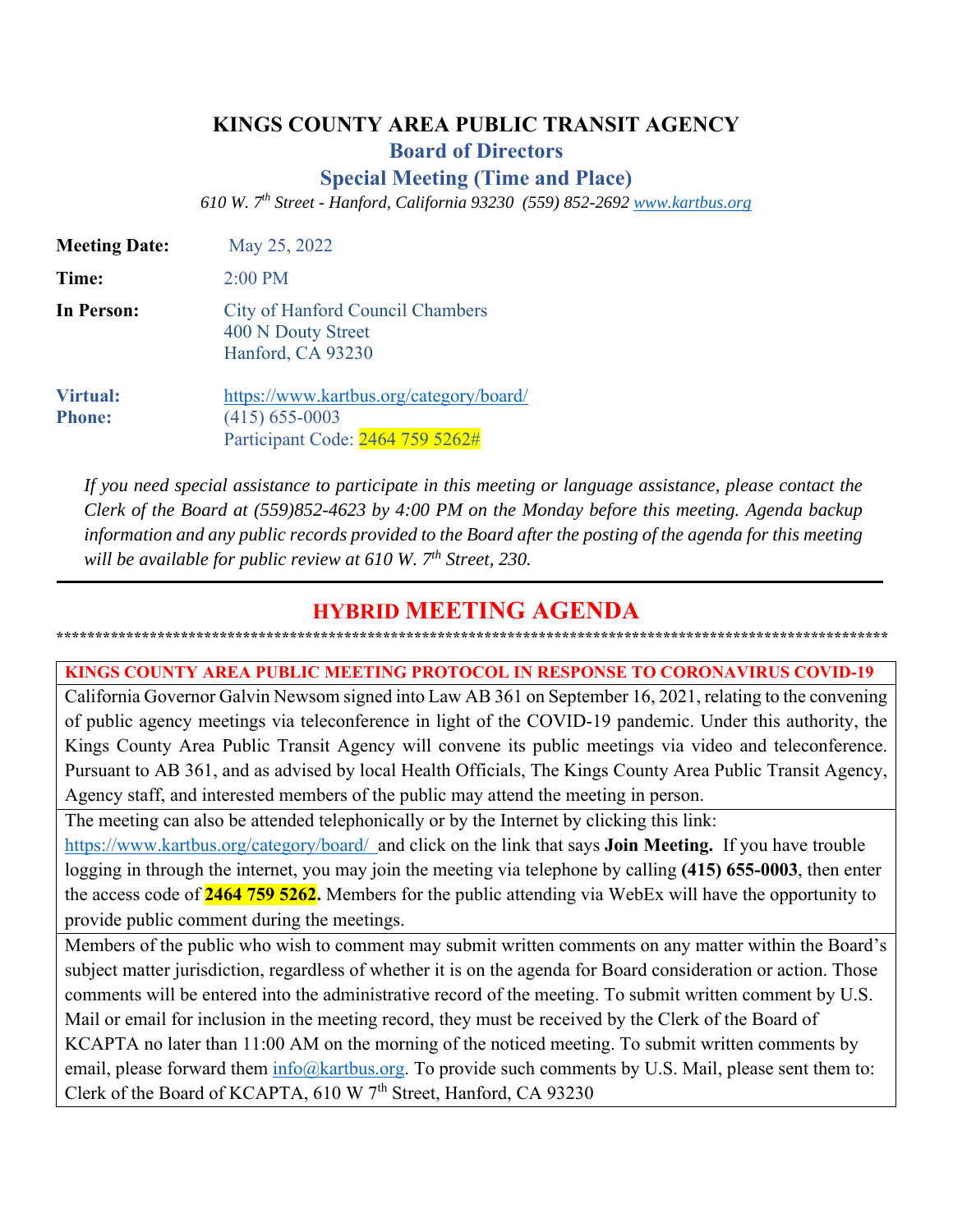#### **ITEM # DESCRIPTION ACTION** ACTION

#### **1.** CALL TO ORDER

*Roll Call – Clerk of the Board* 

## **2.** UNSCHEDULED APPEARANCE

*Any person may directly address the Board at this time on any item on the agenda or on any other topics of interest to the public that is within the subject matter jurisdiction of the Board. Five (5) minutes are allowed for each item.* 

#### **3.** CONSENT ITEMS **ACTION**

*All items listed as consent items are considered routine and will be enacted by one motion. Any discussion of any consent item will be removed at the request of any Board member and made a part of the regular agenda.* 

- A. Summary Minutes of Meeting April 27, 2022
- B. Finding of Necessity and Reaffirming Resolution No. 22-03
- C. KART Operational Statistics

# **4.** UNMET NEEDS REPORT **INFORMATION**

| 5. PRESENTATION OF TRIENNIAL PERFORMANCE REPORT                                  | <b>INFORMATION</b> |
|----------------------------------------------------------------------------------|--------------------|
| 6. ADOPT THE FISCAL YEAR 2022/2023 SALARY RESOLUTION AND SALARY INCREASES ACTION |                    |
| 7. APPROVE KCAPTA FY 2022/2023 OPERATING AND CAPITAL BUDGET                      | <b>ACTION</b>      |
| 8. UPDATE ON THE REGIONAL MULTI-MODAL TRANSIT CENTER                             | <b>INFORMATION</b> |
| 9. MISCELLANEOUS COMMENTS FROM STAFF                                             | <b>INFORMATION</b> |

#### **Attachments:**

- A MINUTES OF APRIL 27, 2022
- B UNMET NEEDS REPORT
- C RESOLUTION 22-10
- D FY 22-23 BUDGET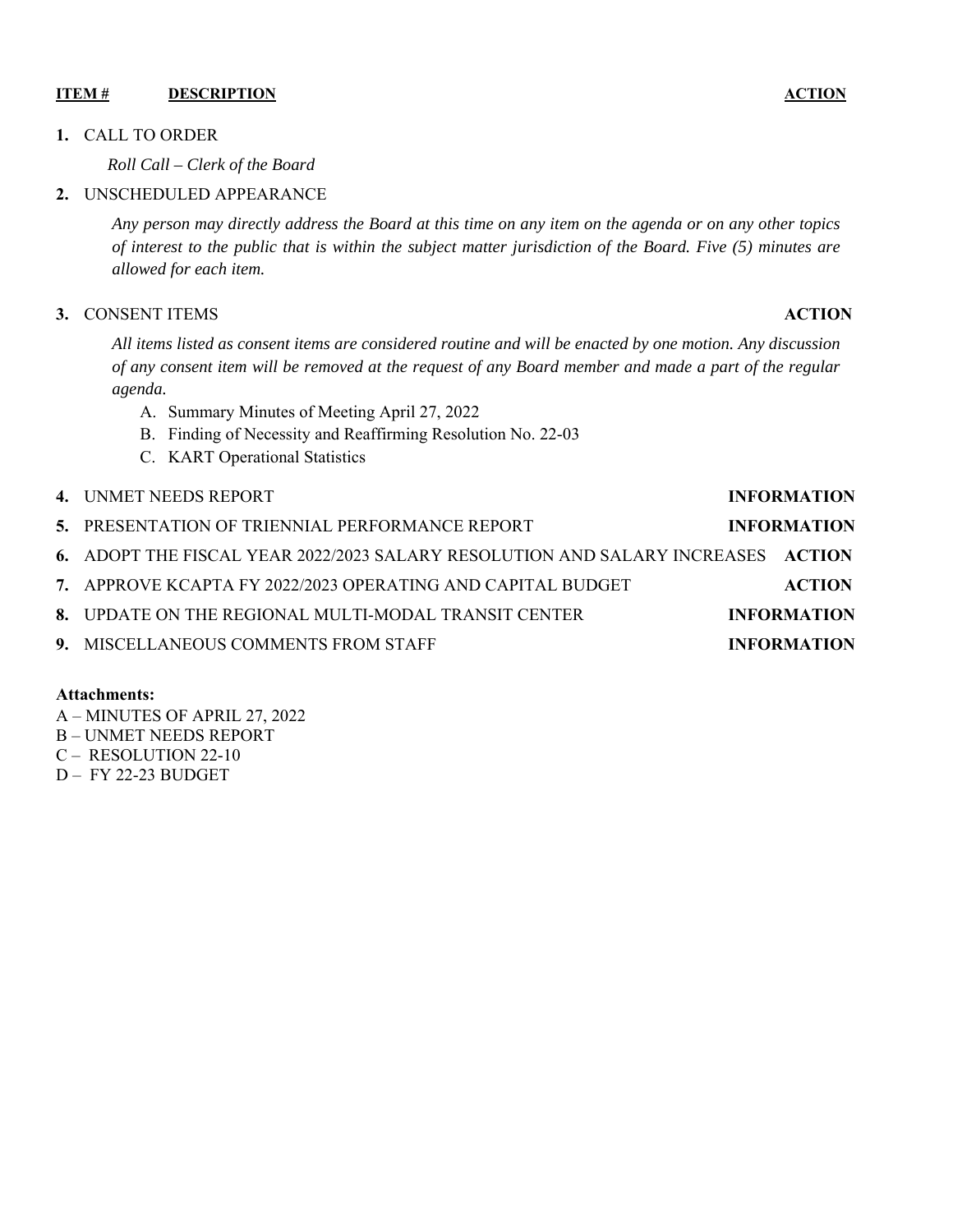## **STAFF REPORT**

#### **3. CONSENT ITEM:**

*A. Summary Minutes of Meeting April 27, 2022* 

#### *B. Finding of Necessity and Reaffirming Resolution No. 22-03*

On October 27, 221, the Board began holding public meetings under the abbreviated teleconference provisions of AB361. To continue holding teleconferenced meetings under these provisions, the Board must find within thirty (30) days and every thirty (30) days thereafter that the conditions necessary to invoke such provisions continue to exist.

Staff recommends that the KCAPTA Board reaffirm all facts and findings in Resolution No 22-03, authorizing the KCAPTA Board to continue to meet by remote teleconference, subject to the requirements of Assembly Bill 361.

#### *C. KART Operational Statics*

The Transportation Development Plan (TDP) for Kings County establishes operational performance standards for KCAPTA transit operations. Staff uses these standards to evaluate specific needs for transit services and develop plans for improvements and service revision. Monthly, Staff evaluates KCAPTA operational performance and compares them to the standards set in the TDP. Performance monitoring is also required as part of our Title VI Program.

 Per KCAPTA Title VI Program (June 2019-2022), on-time performance and farebox recovery rates should be reported monthly to the Board. Monitoring and reporting of these standards allow Staff and the Board to ensure operational practices do not result in discrimination on the basis of race, color, or national origin. In the past, this was information included in the Annual Financial Report; however, it was noted in our review of our Title IV Program that this information should be reported to the Board monthly. Below is our YTD (Fiscal Year 2021/2022) farebox recovery and on-time performance by route and service type.

| <b>ROUTE</b>      | <b>FAREBOX %</b>      | <b>ON-TIME PERFORMANCE</b> |
|-------------------|-----------------------|----------------------------|
|                   | (Standard 15%)        | (Standard 85%)             |
| 1                 |                       | 95.81%                     |
| $\overline{c}$    |                       | 97.85%                     |
| 3                 |                       | 98.48%                     |
| $\overline{4}$    | <b>Hanford Routes</b> | 98.17%                     |
| 5                 | 6.29%                 | 98.50%                     |
| 6                 |                       | 96.97%                     |
| 7                 |                       | 96.89%                     |
| 8                 |                       | 98.55%                     |
| 9                 |                       | 96.95%                     |
| 12                | 6.29%                 | 95.05%                     |
| 13                | 4.66%                 | 92.13%                     |
| 14                | 5.32%                 | 97.36%                     |
| 15                | 10.79%                | 96.06%                     |
| 17                | 8.19%                 | 97.05%                     |
| 20                | 6.99%                 | 98.34%                     |
| PARATRANSIT       | 7.98%                 |                            |
| <b>FLEX ROUTE</b> | 5.35%                 |                            |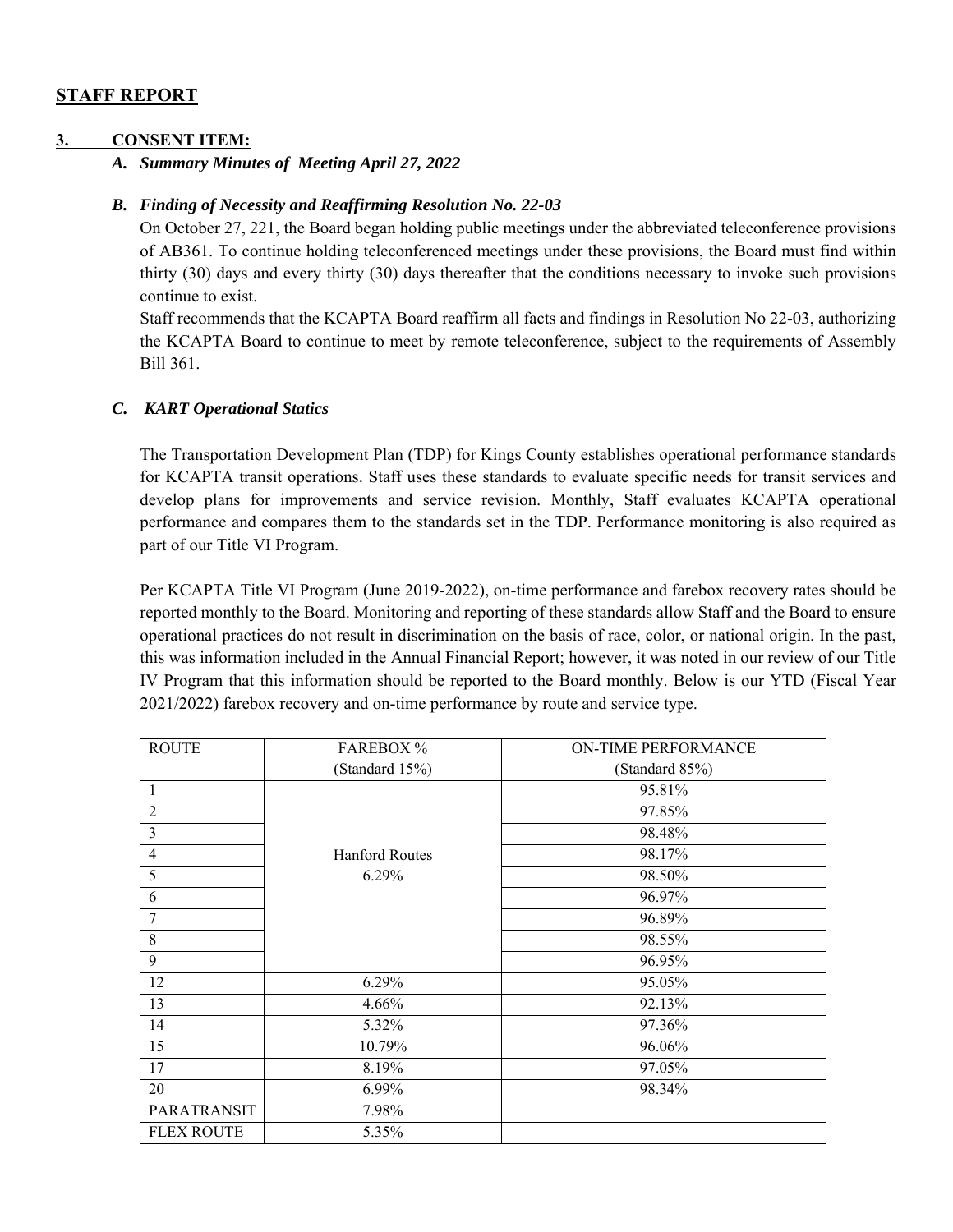Due to the effects that COVID has had on ridership, the KART system is not meeting the required 15% farebox recovery. The State of California has waived this requirement until the end of FY 2023.

## **4. Unmet Transit Needs Report (Mark Pedreiro):**

KCAPTA held a public hearing before the KCAPTA Board on February 23, 2022 to solicit comments from the public on any unmet transit need that may exist in Kings County.

This process allowed individuals to comment in person at the February 23, 2022 public hearing or to submit comments by phone, mail or email.

Five comments were received and analyzed by staff. Only two of the five comments received were classified as unmet transit needs, the other three comments were operational requests. Staff addressed all comments received regardless of their classification and has issued our report (Attachment B).

Staff has submitted our report to KCAG and the SSTAC.

## **Recommendation**

This is an information item; no action is required.

## **5. Presentation of Triennial Performance Report (Heather Corder/Kathy Chambers):**

The California Public Utilities Code requires all recipients of the Transit Development Act (TDA Article 4 funding to complete an independent audit on a three-year cycle to maintain TDA funding eligibility. The Triennial Performance Audit is designed to be an independent and objective evaluation of the Kings County Area Public Transit Agency (KCAPTA) as a public transit operator, providing operator management with information on the economy, efficiency, and effectiveness of its programs across the prior three years (Fiscal Years 18/19 to 20/21).

In addition to assuring legislative and governing bodies (as well as the public) that resources are being economically and efficiently utilized, the Triennial Performance Audit fulfills the requirements of PUC Section 99246 (a) that the Regional Transportation Planning Agency (Kings County Association of Governments) designate an entity other than itself, to conduct a performance audit of the activities of each operator to whom it allocated TDA funds.

In 2021, Kings County Association of Governments selected Moore & Associates, Inc. to prepare the Triennial Performance Audits. Kathy Chambers will present the finding of the Triennial Performance Audit to the Board. A copy of the full report is attached.

#### **Recommendation**

This is an information item only.

## **6. Adopt the Fiscal Year 2022/2023 Salary Resolution and Salary Increases (Angie Dow):**

The Salary Resolution reflects proposed salary increases as listed below.

- A 3% Cost of Living increase for employees and the Executive Director effective June 27, 2022 (Pay Period #14)
- Bilingual pay for the Transit Assistant and Fiscal Specialist at \$50 per pay period.

Overall salaries and benefits will increase by \$21,750 from the prior fiscal year.

All of the changes noted in the agenda item are reflected in the new salary resolution.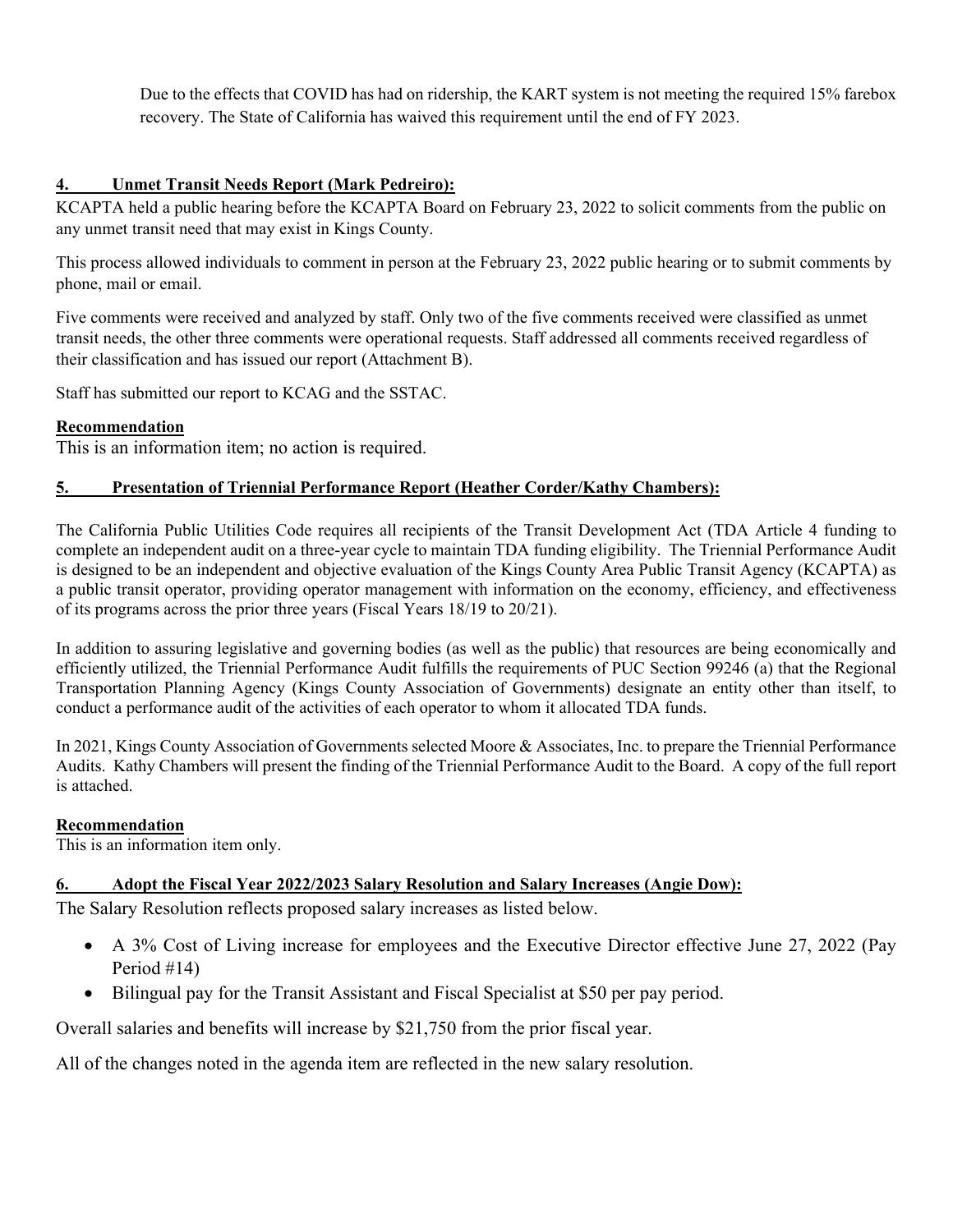## **Recommendation**

Staff recommends the Board Adopt Salary Resolution 22-10.

## **7. Approve KCAPTA FY2022/23 Operating and Capital Budget (Heather Corder):**

The attached budget (Attachment D) is presented for approval. The total budget for fiscal year 22/23 is \$22,220,622 and is balanced. This is an increase of \$11.9 million. The majority of the increase is in the Capital Asset budget, which increased from \$2.6 million to \$14.2 million.

Following is a detailed discussion of the budget line items and the increase or decrease from the fiscal year 2020/2021. The budget is separated into four parts, Salary and Benefits, Services and Supplies, Capital Assets, and Revenues.

Salary and Benefits – Salary and benefits increased from the prior fiscal year. This is due to scheduled step increases among staff and a cost of living increase for all KCAPTA employees. The Health insurance cost has been received from Kings County and the costs will remain the same as the fiscal year 2021/2022.

Services and Supplies total budget for the fiscal year 2022/2023 is \$7,257,150, increasing by \$256,685 or 3.7%. Listed below is a short discussion of each line item with a variance of 5% from the fiscal year 2021/2022 budget.

- Supplies and Materials decreased from \$70 thousand to \$12 thousand or -82.8%. This substantial decrease is due to the preplanning and purchase of bus passes in FY 21/22 which will carry over into FY 22/23. Also, a reduction in cost of items required during the COVID-19 outbreak.
- Communication decreased from \$55 thousand to \$46 thousand or -16.3%. This decrease is correcting the budget from FY 21/22.
- Insurance has decreased from \$50 thousand to \$45 thousand or -10% in the fiscal year 2022/2023. This decrease is due to a lower-than-expected cost for insurance of the new property.
- Office Expenses decreased from \$35 thousand to \$18 thousand or -48.6%. This decrease is due to KCAPTA renegotiating our deal with the cable provider and reducing the amount of supplies purchased.
- Maintenance Equipment decreased from \$150 thousand to \$115 thousand or -23.3%. The decrease it is to bring the budget back in line with actual expenses.
- Maintenance SI&G decreased from the fiscal year 2021/2022 from \$40 thousand to \$24 thousand. This decrease is \$16 thousand or a -40% decrease. This decrease is due to removing the budget for a janitor.
- Fuel and Oil The budget for 2022/2023 reflects a 13% decrease over the prior year for Fuel and Oil. This decrease is \$85 thousand. While this line item is decreased, the total cost still represents the expected increase in fuel prices combined with the increase in miles traveled by KCAPTA buses.
- Memberships The budget for memberships increased from \$3,800 to \$5,500 or 44.7% increase. This is due to KCAPTA adding becoming a member of an organization that we were not previously.
- Professional and Special Services This line item increased by \$485 thousand or 8.5% over fiscal year 21/22. This increase represents an increase in the contract with MV Transportation.
- Legal An increase of \$8,800 as KCAPTA will be going to out bid in FY 22/23 and expect an increase in costs.
- Outreach A decrease in the amount of \$5,670 or 11.9% reflects a decrease in the purchasing of SWAG. Staff has purchased new SWAG in FY 21/22 and does not expect to need more in FY22/23.
- Auditing has increased by \$10 thousand or 33.33% due to the agreement
- Computer Software has decreased from \$90 thousand to \$67 thousand or -25.6%. This decrease is due in part to a capital project to update computer software.
- Concessions decreased from  $$8,400$  to  $$7,500$  or  $-10.71\%$ . This is to bring the budget in line with actual.
- Travel increased from \$21k to \$25k or 19.05%. This increase is due to more trainings being offered as the County recovers from COVID. Staff will be attending more trainings than in prior year.
- Utilities increased from \$28K to \$30K or 7.14% to reflect the increased cost of utilities.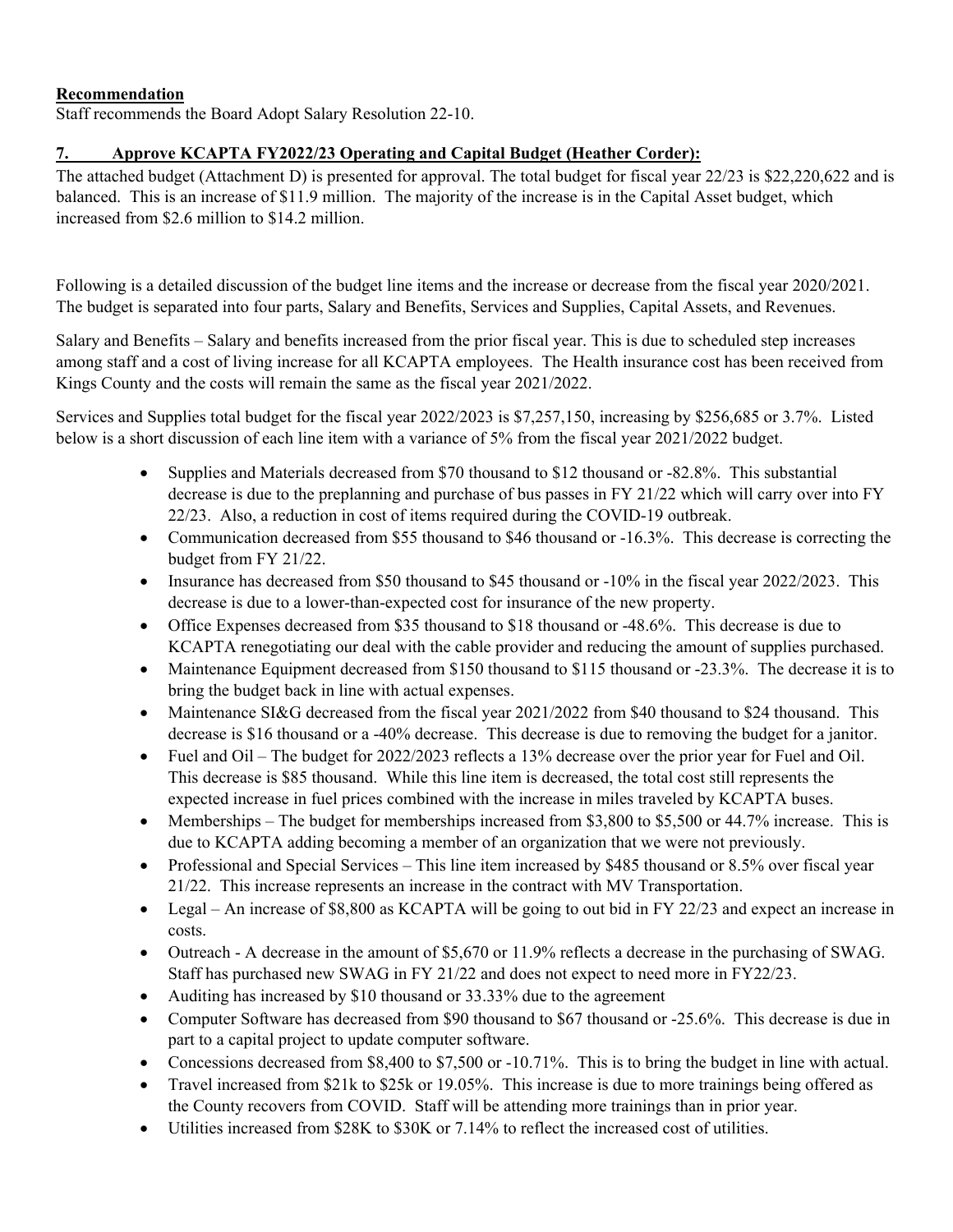Capital assets total budget for the fiscal year 2022/2023 is proposed \$14,227,122. This is an increase over the fiscal year 2021/2022 capital budget of \$2,566,280. This increase is mostly due to the construction portion of the Transit Center beginnings. Provided in the Budget book is a detailed description of each capital asset and how the project is being funded.

The fiscal year 2022/2023 budget is balanced. While the expenses increased over the fiscal year 2021/2022, so have the revenues. A major factor in the increase of the revenues is due to a KCAPTA using a large amount of grants in the fiscal year 2022/2023. Of the \$22.3 million in revenues, 54% is from Federal funds, 30% of State and local, 10% from KCAPTA reserves, and 6% from Fares. Listed below is a detailed description of the revenue streams, the amount of funding projected to be received from that revenue stream, and if relevant, a discussion of the use of the revenue stream.

- Sales and Use Tax (LTF)  $$2,599,245$  Received from a ¼ cent of the general sales tax created statewide.
- Rents and Concessions  $$57,910 This$  is a decrease of \$6 thousand from the fiscal year 2021/2022 budget. This decrease is due to a projected decrease in concession revenues.
- Federal Assistance 5311 (CRRSAA) \$504,694 The 5311 program provides supplemental funding for public transit service in non-urbanized areas. These funds are used to offset the cost of the rural portion of the system.
- $\bullet$  FTA Section 5339 \$1,065,108 This grant provides funding to transit agencies to replace, reliability, and purchase buses and related equipment and to construct bus-related facilities. Funding is provided through formula allocations and competitive grants.
- State Transit Assistance Funds \$3,070,859 Funding provided from the state of California for the dayto-day operations of public transit.
- Federal Assistance 5307 \$10,420,756 This funding makes federal resources available to urbanized areas for operating assistance and transportation-related planning. This includes CARES act funding.
- State of Good Repair \$506,785 This grant provides capital assistance for maintenance, replacement, and rehabilitation projects to help transit agencies maintain assets in a state of good repair. These funds are being used for multiple capital projects.
- Low Carbon Transit Operations Program (LCTOP) \$363,313 These funds are provided to public transportation agencies throughout California for operations that reduce greenhouse gas emissions. These funds must be programmed and approved. One of the projects using these funds is the vanpool subsidies project.
- Other Governmental Funds \$60,000 Funds received from other governmental entities to KCAPTA.
- Passenger Fares This revenue stream has been broken into two parts for further clarity.
	- o Passenger Fares received from Van Pools \$934,800 This is the amount of fares expected to be received from the Van Pool voucher program. It offsets the expense in Professional and Special Services.
	- o Passenger Fares \$330,000 These are the funds received from passengers on the bus and through the sale of monthly passes. This projection is 32% higher than the fiscal year 21/22 budget and considers the recovery in ridership due to the recovery from the impact of COVID-19.
- Advertisement Revenue \$45,000 These funds are received from vendors to pay for Advertising on KCAPTA buses and shelters. The amount budgeted is increased from fiscal year 21/22 by 50% to reflect the current economic outlook.

## **Recommendation**

Staff recommends the Board Adopt the fiscal year 2022/2023 Budget.

## **8. UPDATE ON THE REGIONAL MULTI-MODAL TRANSIT CENTER: (Angie Dow)**

The Executive Director will provide an update on the Regional Multi-Modal Transit Center.